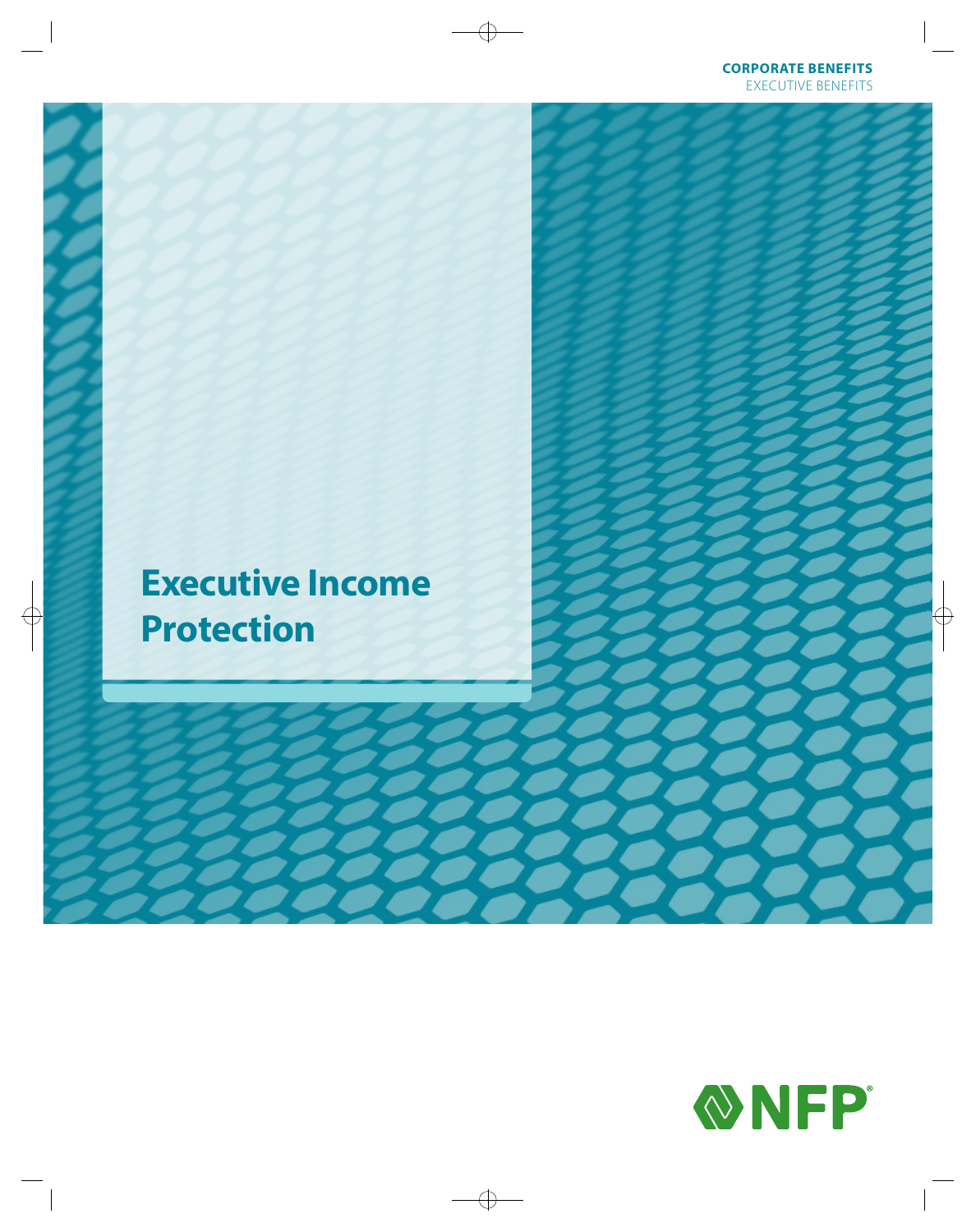# **MUCH OF YOUR COMPANY'S SUCCESS DEPENDS ON THE TALENTS OF YOUR KEY EXECUTIVES.**

But keeping the people who keep the business going is easier said than done. Higher pay is only one of the answers. Combining group long-term disability (LTD) with individual disability income insurance (DI) can be a vital part of the solution.

#### **MIND THE INCOME PROTECTION GAP**

How many of your company's executives would have to spend their retirement assets, personal savings or monetary reserves if they lost their income due to an illness or injury? The typical stand-alone group LTD plan usually limits the amount of income protection available to top executives. These plans often make your company's highest earners fall victim to the gap, with only 30-50 percent of their income protected, while most of your broad-based employees achieve more significant income protection.

Many executives don't know this gap exists - until it's too late. Consider these shortfalls:

• Shortfall #1: The 60 Percent Illusion - The taxability of an employer-paid LTD benefit causes the take-home benefit amount to be less than the expected amount of income protection perceived by the employee.



\*Assuming LTD benefit = 60% of base salary to a maximum monthly benefit of \$10,000 and a 30% tax bracket for federal, state and FICA

For illustrative purposes only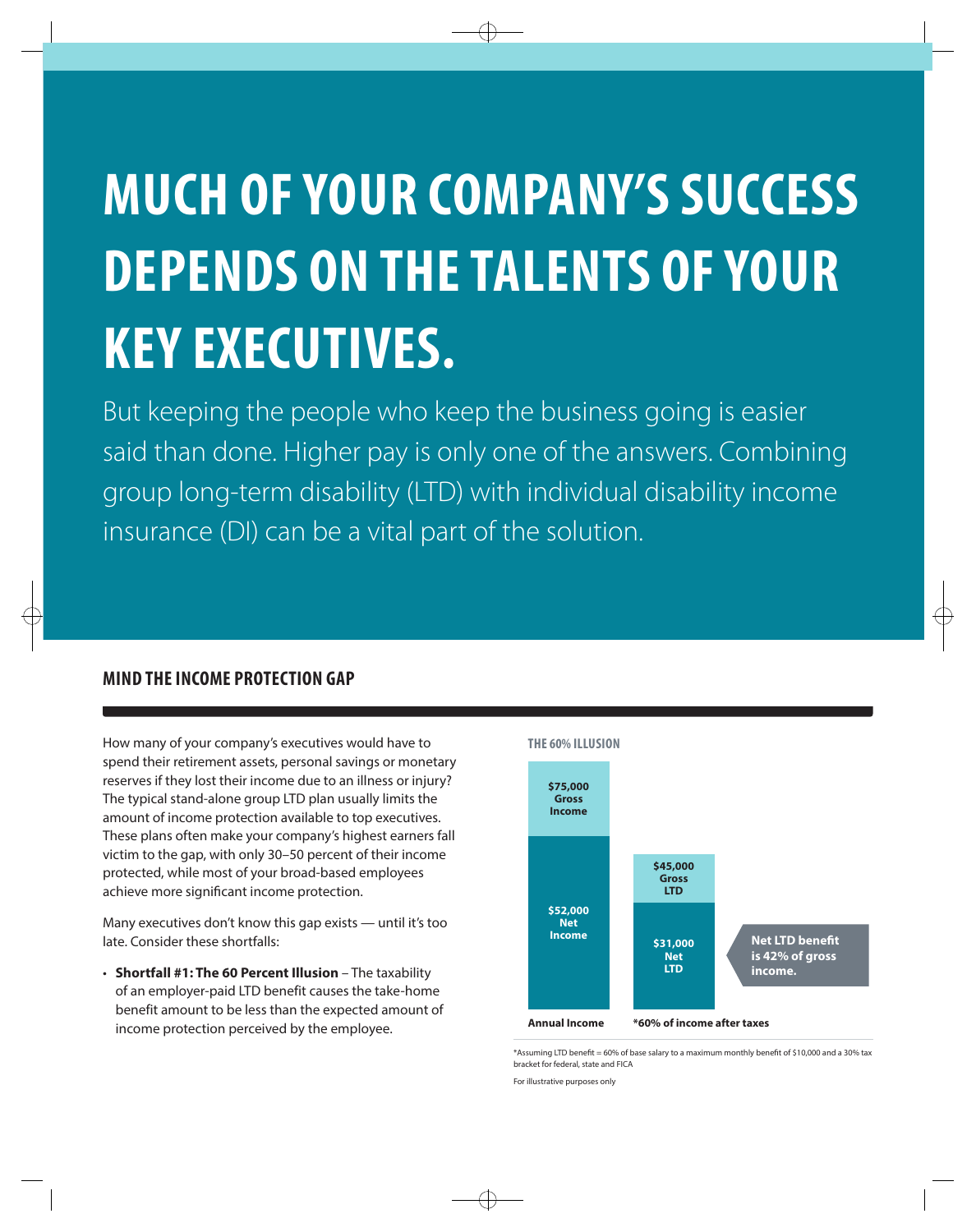- Shortfall #2: Salary Only The definition of earnings within a group LTD plan usually excludes bonuses and other incentives. That means that all of a key employee's income may not be protected.
	-

#### "SALARY ONLY" DEFINITION OF EARNINGS



\*Assuming LTD benefit = 60% of base salary to a maximum monthly benefit of \$10,000 and a 30% tax bracket for federal, state and FICA

For illustrative purposes only

• Shortfall #3: Reverse Discrimination - The maximum group LTD benefit in the plan puts a cap on some highly compensated executives. The result? They have less of their income protected than broad-based employees.

#### REVERSE DISCRIMINATION OF HIGHLY COMPENSATED EXECUTIVES



Assuming LTD benefit = 60% of base salary to a maximum monthly benefit of \$10,000 and a 30% tax bracket for federal, state and FICA

For illustrative purposes only

#### **AN INTEGRATED SOLUTION**

There are many ways you can solve the income protection gap with group LTD; however, they can increase the rate of the entire plan. But when we expertly combine group LTD with individual DI coverage, you get a solid, well-thought-out plan that can deliver big benefits to your top earners while helping to keep your company's costs in check.

#### **Executive Benefits**

- Individual DI transfers the risk to a non-cancellable, fixed-rate contract with level premiums.
- Benefits provide maximum income replacement ratios.
- Permanent rates go to age 65.
- DI policies can be offered as quaranteed standard issue, meaning there are no medical exams.
- Premium discounts are portable if the executive leaves the employer.
- With an employee-paid offering, an executive can receive a tax-free individual DI benefit.

#### **Employer Benefits**

- Packaged pricing discounts are available with many group LTD carriers when individual DI is added.
- Competitive bidding is high with group LTD carriers when the maximum benefit isn't increased.
- LTD rate volatility is reduced when risk is spread among a combination of group LTD and individual DI.